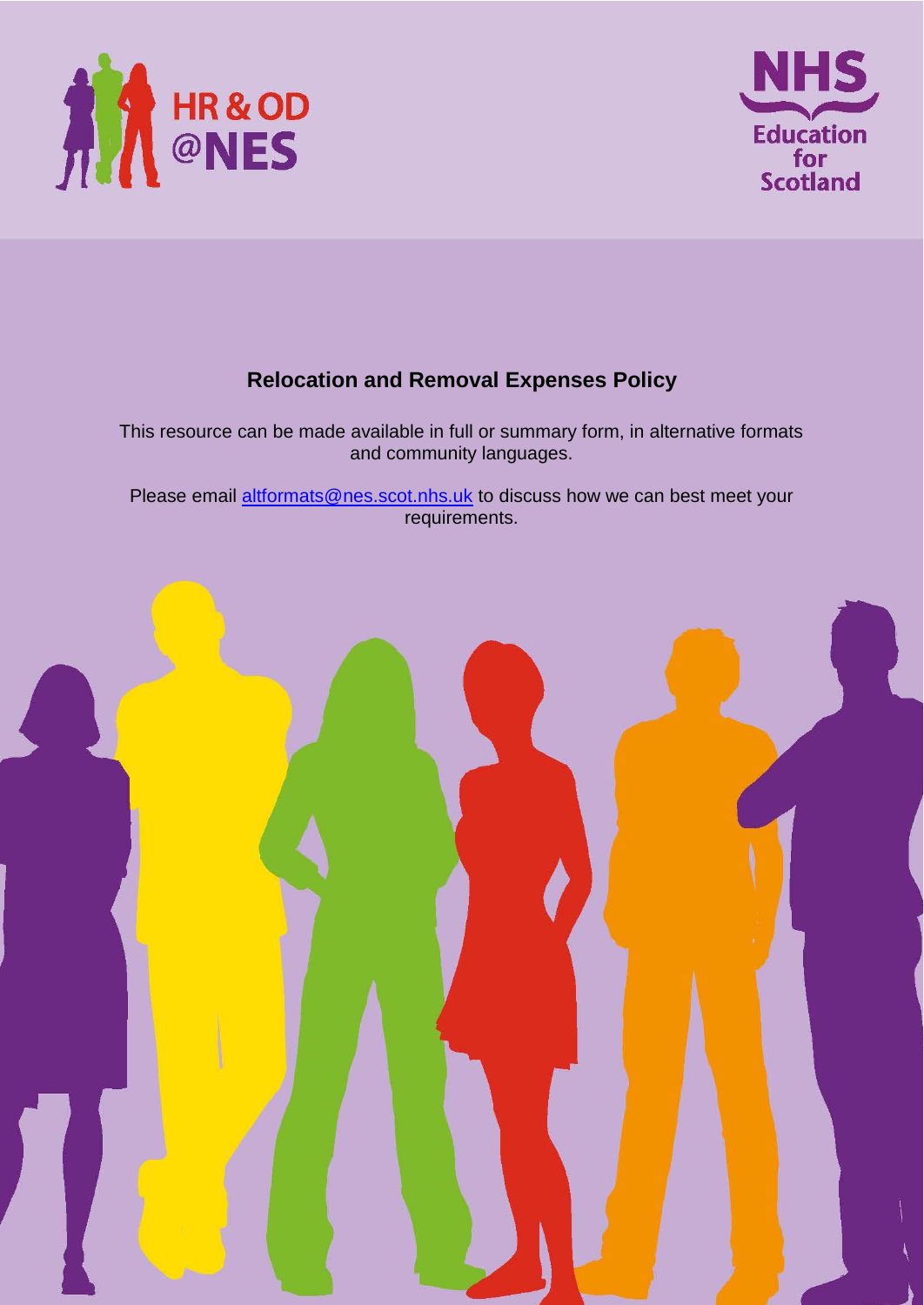### **Document Control**

|                           | <b>Date</b>                  |
|---------------------------|------------------------------|
| <b>Ratified</b>           | <b>16 March 2004</b>         |
| <b>Reviewed</b>           | December 2012                |
| <b>Next Formal Review</b> | August 2014                  |
| <b>Document Location</b>  | <b>Intranet</b>              |
| <b>Policy Owner</b>       | <b>HR&amp;OD Directorate</b> |

# **Authorisation Following this Review**

|                                     | <b>Date</b>       |
|-------------------------------------|-------------------|
| <b>Ratified by Staff Governance</b> | February 2015     |
| <b>Committee</b>                    |                   |
| <b>Placed/Replaced on the</b>       | <b>April 2015</b> |
| <b>Intranet/Extranet</b>            |                   |

### **This Version History**

|                                   | <b>Date</b> |
|-----------------------------------|-------------|
| Impact assessed                   | 20/08/14    |
| <b>Executive Team</b>             | 21/10/14    |
| <b>Staff Consultation</b>         | Nov 14      |
| <b>Partnership Forum</b>          | 11 Dec 14   |
| <b>Staff Governance Committee</b> | 29 Jan 15   |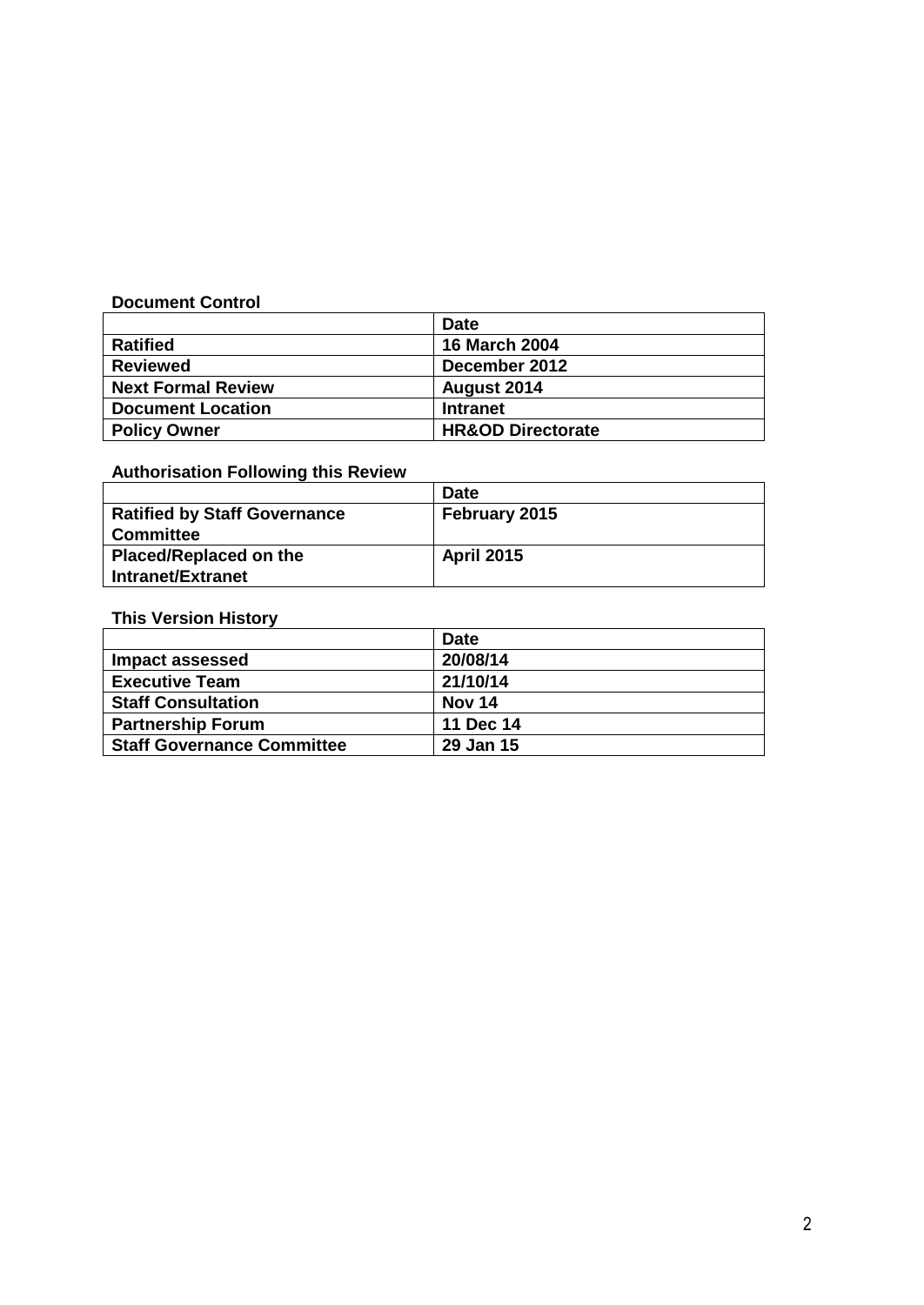# **Contents**

| Section 1 | <b>Introduction</b>                                                              |             |
|-----------|----------------------------------------------------------------------------------|-------------|
| Section 2 | <b>Policy Statement</b>                                                          | 4           |
| Section 3 | <b>Procedure</b><br>Condition of Eligibility<br>Benefits relating to Homeowner's | 4<br>5<br>5 |
| Section 4 | <b>General Conditions</b>                                                        | 6           |
| Section 5 | <b>Invoices and Receipt Payments</b>                                             | 6           |
| Section 6 | <b>Review of Policy</b>                                                          |             |

# **Appendices**

- A Relocation & Removal Expenses Benefits for Homeowners Summary
- B Process Map<br>C Relocation &
- Relocation & Removal Expenses Benefits for Homeowners Form
- D Declaration Form<br>E Approval Form
- E Approval Form<br>F Repayments ch
- Repayments chart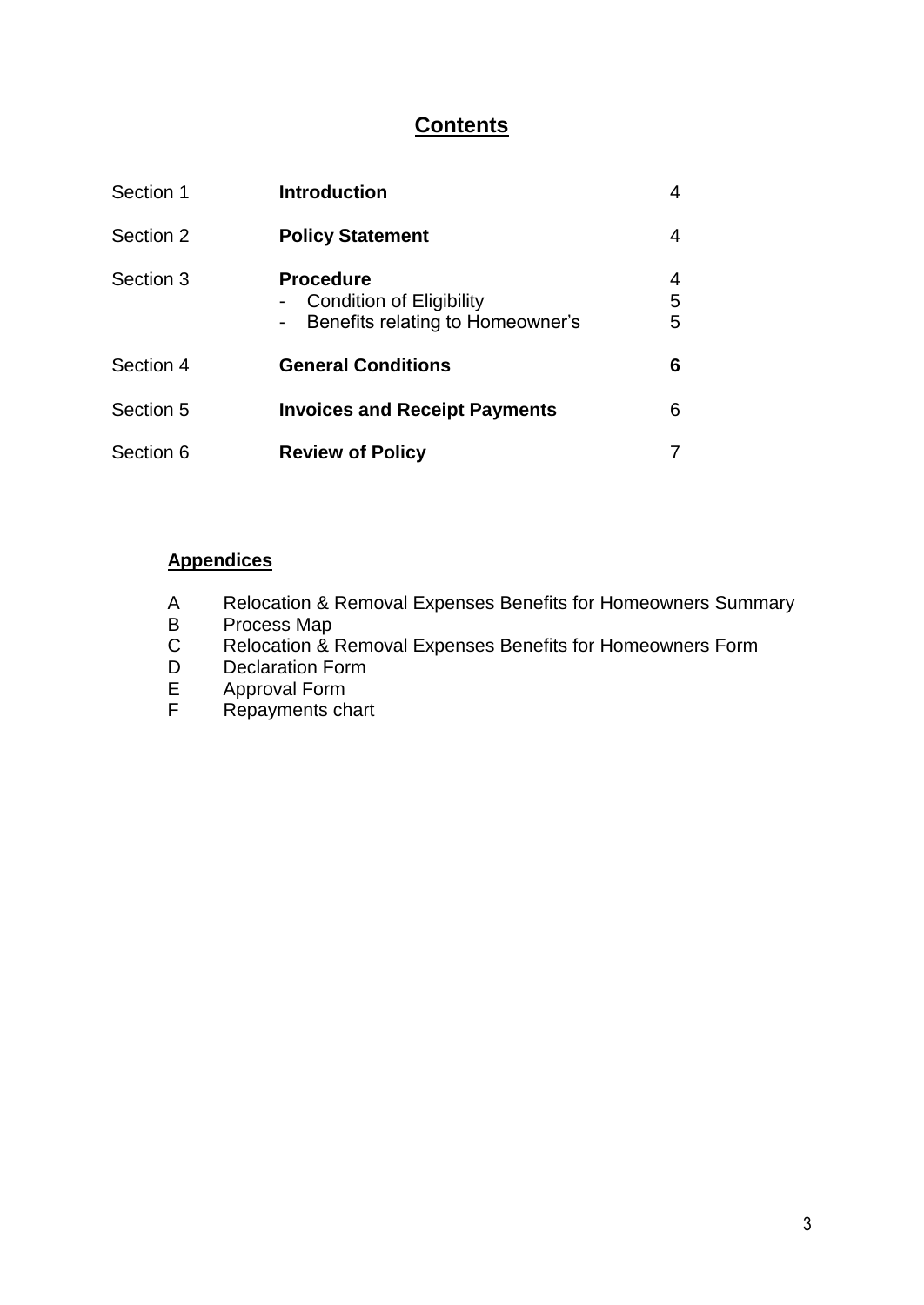## **1. Introduction**

The aim of NES's Relocation and Removal Expenses Policy is to facilitate the recruitment and retention of staff. It clarifies for the employee the financial support that NES will contribute, provided the NES criteria is met, in order to assist with removal. This Policy will not be applicable to every colleague who chooses to relocate. However, if an employee requires to move house at the request of NES, or it is agreed that NES will pay for relocation at the point of recruitment, then the employee should suffer a minimum of additional expense.

It will also enable NES to budget for and control the cost of relocation and removal expenses for new or existing staff in normal circumstances where it is impractical to commute on a daily basis on appointment to a new job within NES. This is normally considered to be out with an average 1 hour's travel time at peak periods by the usual means of transport.

## **2. Policy Statement**

Provided the NES criteria are met then it will pay reasonable relocation and removal expenses as set out in the outlined scheme.

The policy will apply equally to employees irrespective of their staff group, sex, marital status, race, disability, age, sexual orientation, language or social origin or other attributes including beliefs or opinions such as religious beliefs or political opinions. The policy is aimed predominately at categories of staff who provide a specialist role for NES and where recruitment is sought by advertising across the UK e.g. in specialist journals to attract candidates from the national recruitment market.

This Policy does not apply to medical Doctors in Training or NHS Graduate Management Trainees, for whom separate conditions apply. If you are a Doctor in Training the medical terms and conditions will apply - circular PCS(GPR)2011/1 will apply when in general practice placements and PCS(DD)2010/8 will apply when in hospital placements. In the hospital circular, where the terms refer to local policy for relocation, NES will follow the guidance in the GP circular for trainees in hospital placements. Public Health trainees under agenda for change terms and conditions will follow this policy.

Offers of relocation and removal expenses will be valid for 12 months from the date of commencement of employment. All expenses claimed must be within the terms of the offer and made prior to the expiry of the offer. An extension may be available with the express permission of the Directors of Finance and Workforce.

The financial limits will be reviewed at regular intervals by the Finance department of NES.

## **3. Procedure**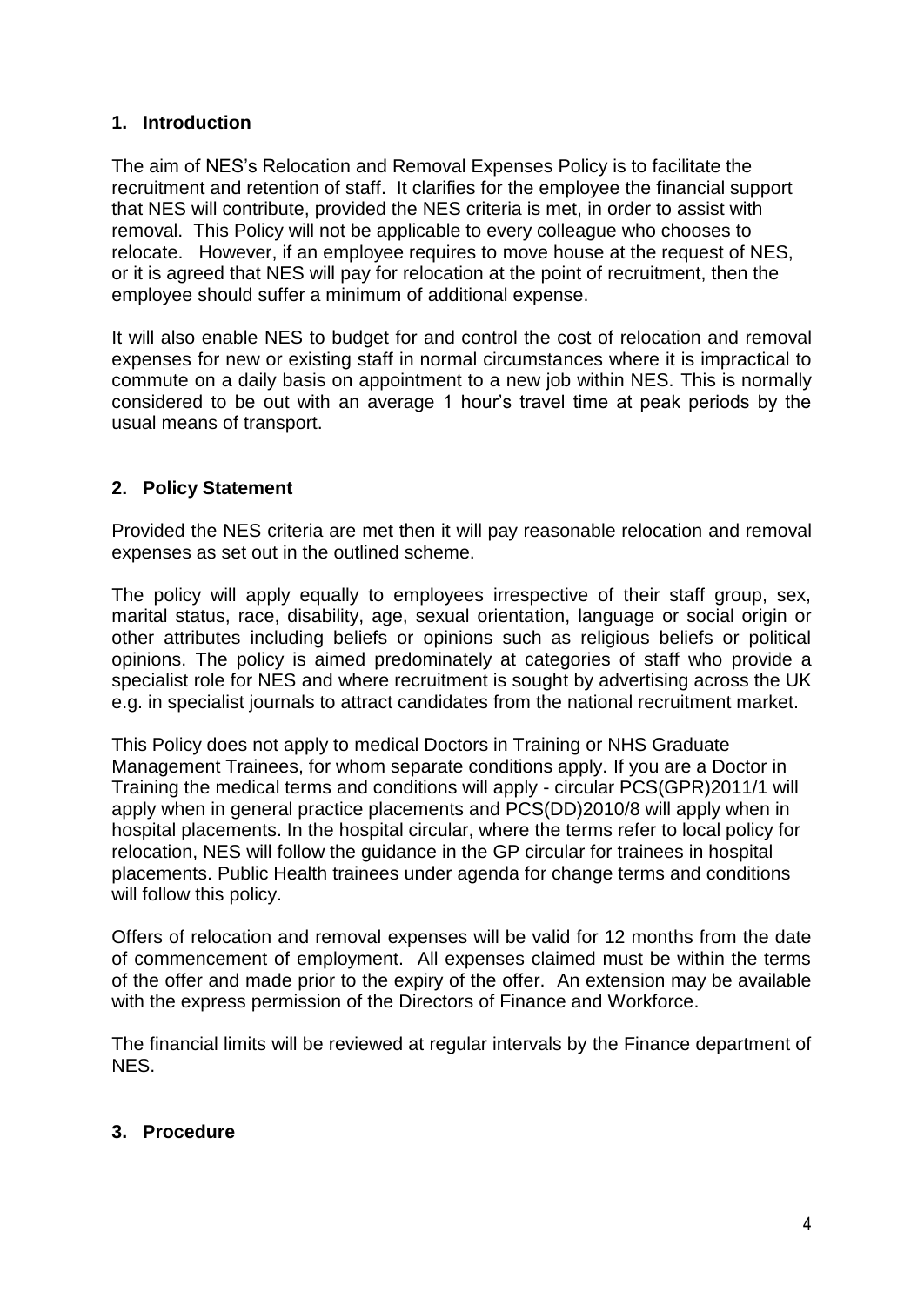All costs of relocation and removal for new and existing eligible employees will be met from the budget of the employee's department. The Finance Department of NES will be responsible for maintaining individual records for each eligible employee, and applications for assistance under the terms of the scheme must be sanctioned in advance by the Directors of Finance and Workforce (Appendix E), at the point of offer of employment, by the HR Operations Team. Appendix B further details the process to be followed.

# **Conditions of Eligibility**

Following consideration of the contract status and length of contract of employment, prospective or existing employees may be eligible for removal expenses if:

- removal is considered by NES to be a necessary requirement where an employee is being promoted or transferred or it is otherwise considered to be in the best interest of NES.
- the employee meets the requirements of the policy.
- removal should be completed within a maximum of twelve months after the employee has taken up their new appointment. An extension may be possible with the express permission of the Director's of Finance and Workforce.
- prior written approval for the removal has been obtained, in line with the conditions above, from the Director's of Finance and Workforce before **any** expenses are incurred (Appendix E).
- the new home will normally be within a 1 hour's travel time, at peak periods, by the usual means of transport.
- the existing home will (on commencement in new position) be out with a 1 hour's travel time, at peak periods, by the usual means of transport.
- the employee's existing home is sold and is **not being rented out to the financial gain of the employee.**

## **Benefits relating to Homeowners**

NES will meet any reasonable cost incurred as a result of removal, subject to an overall maximum of £8,000 including VAT or 15% of gross annual salary on appointment, pro rata to hours worked, whichever is the smaller amount, and may include items listed in Appendix A. This amount is in accordance with the NHS National PIN. Please note that Appendix D must be completed and returned to the HR department at the earliest opportunity.

Where the employee finds themselves with a gap between leaving the current home and moving into the new one the cost of renting temporary accommodation may be claimed as part or the entire overall maximum of £8000, as above. Other circumstances may be considered, with the express approval of the Chief Executive and Director's of Finance and Workforce

In exceptional circumstances amounts in excess of these limits may be considered, however, additional payments will require the approval of the Chief Executive and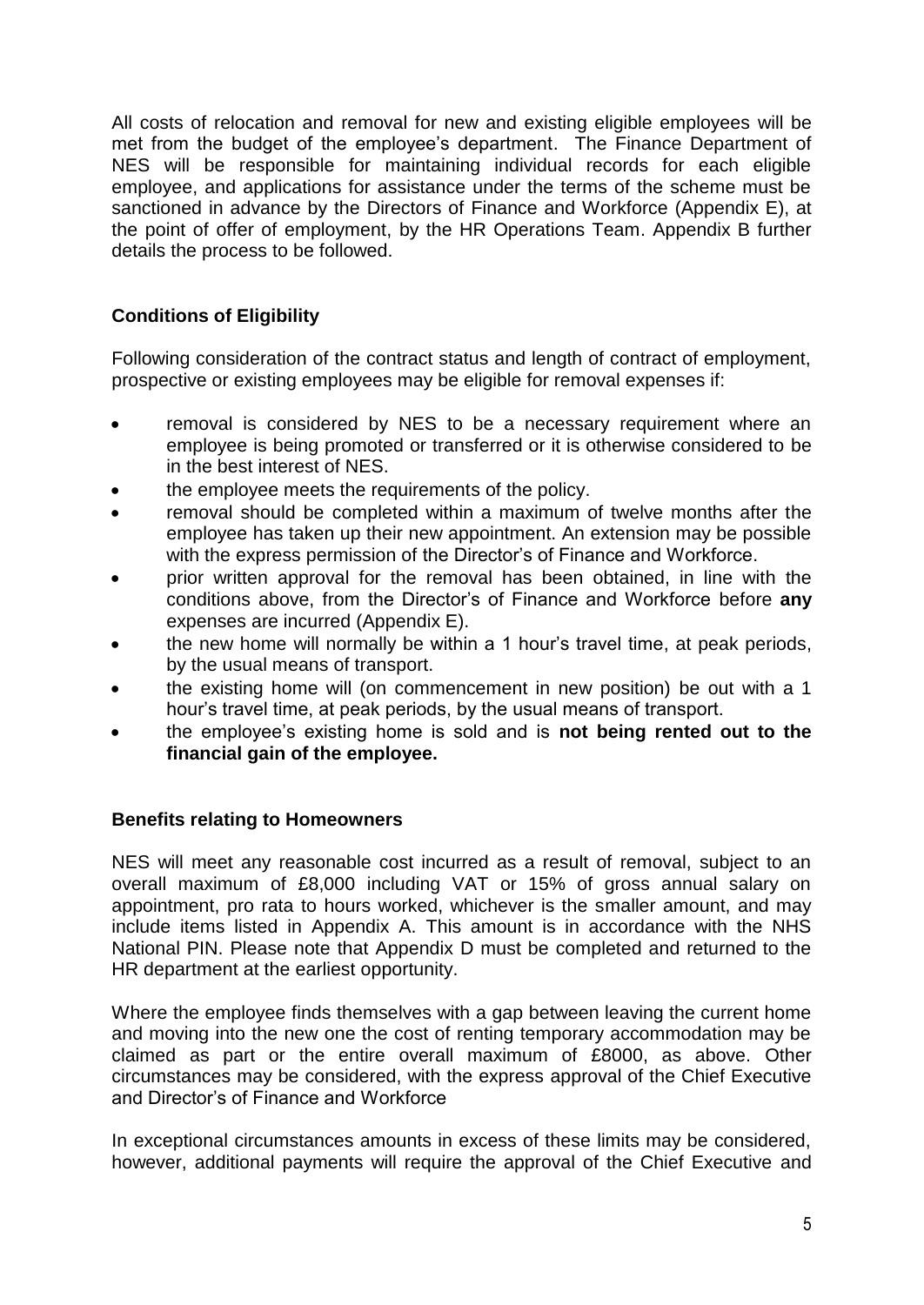Director's of Finance and Workforce. Any additional payments will be subject to taxation under normal PAYE regulations.

# **4. General Conditions**

Three competitive quotations must support claims for removal expenses and wherever possible other claimable items. The lowest estimate will normally be paid by NES. These must be completed and submitted to the HR department at the earliest opportunity.

The present house must be outwith the usual 'travel to work area'. As a guide, this is normally taken to be out with an average of one hours travelling time (at peak times) by the employee's normal means of transport from the existing home, however, NES reserves the right to determine this in any individual case according to the particular travel facilities available between the NES place of work and existing home location.

If an employee leaves NES employment within 24 months of the date of appointment, then NES retains the right to reclaim that proportion of the removal and associated expenses appropriate to the part of the 24 months period remaining unexpired, as detailed in Appendix F. Outstanding sums will be repaid before the employee's last day of employment and the employee will sign an authorisation to enable NES to offset any final payment of salary, holiday pay, or other outstanding monies, against the sum owed.

It is the individual's responsibility to co-ordinate all aspects of the removal.

Employees are required to declare at the outset if a partner or other member of their household is eligible to claim relocation expenses from another employer/source (or same employer) in respect of the same move. No payment will be made by NES for any expense that is being claimed from another employer/source. All efforts will be made to reach agreement on the level of assistance offered but the Director of Workforce has discretion to modify the package as considered appropriate in the circumstances.

## **5. Invoices and Receipt Payments**

Major expenses such as legal, estate agent's fees and removal costs should be invoiced direct to NES to allow for the recovery of VAT, whilst other smaller items may be reimbursed on the production of valid receipts. Receipts must include the VAT element and the VAT registration number where VAT applies.

Payments will only be made on receipt of satisfactory supporting documentation for all agreed costs, including a completed Appendix E. Employees should ensure that invoices are made payable to *NHS Education for Scotland***,** where appropriate in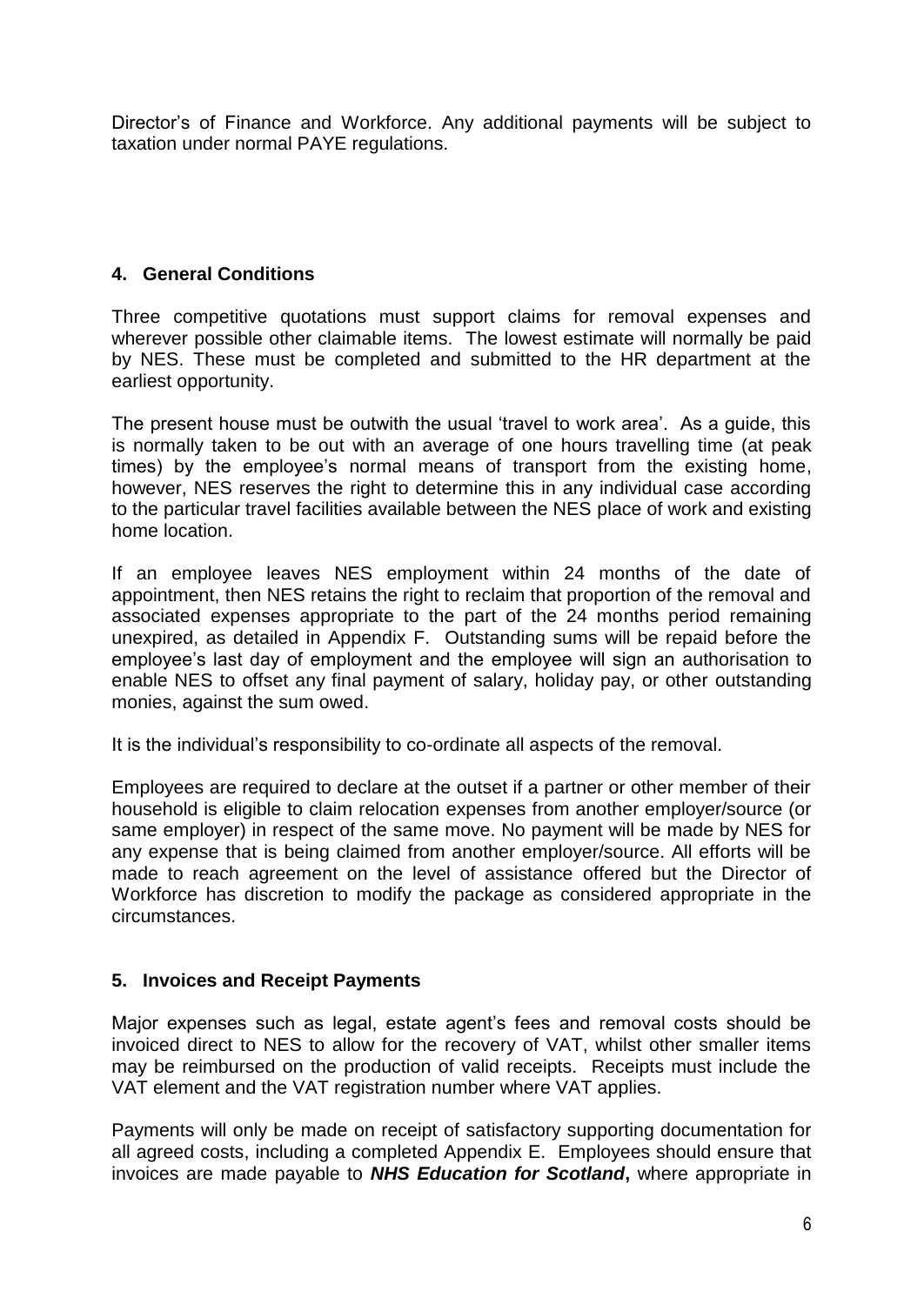order that VAT may be reclaimed by NES, and that payments made by the employee are supported by appropriate receipts when claiming reimbursement from NES. Claims for any payments agreed must be submitted within one year from the employee's start date although the Chief Executive will have discretion to vary the period of this time limit in very exceptional circumstances, however, Inland Revenue guidelines will apply.

# **6. Review of Policy**

This policy will be reviewed, in partnership, by NES every 3 years to ensure that it remains fit for purpose and to enable NES to demonstrate adherence to National guidelines.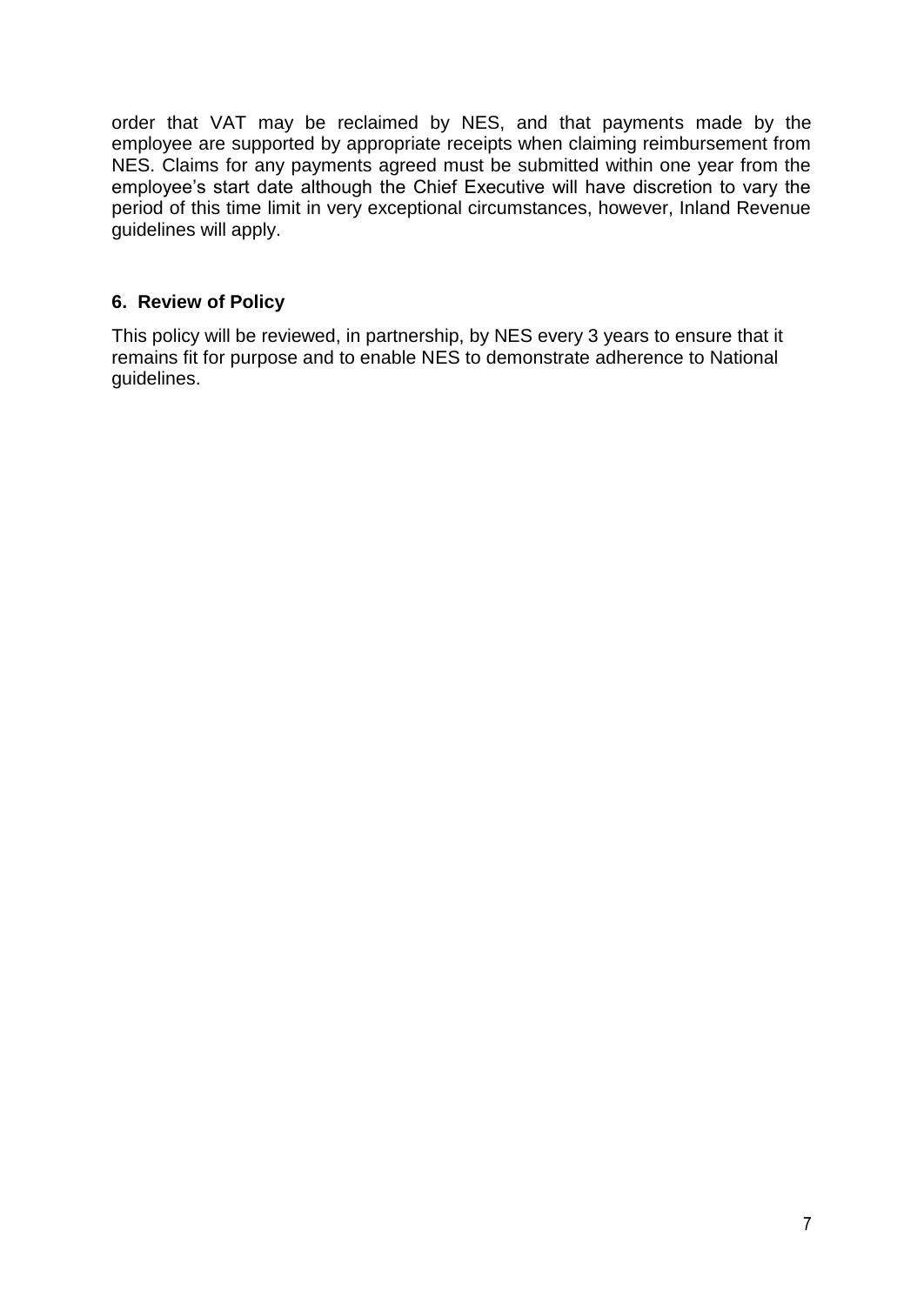# **APPENDIX A**

# **NHS Education for Scotland**

#### **Relocation and Removal Expenses Benefits for Homeowners**

Reasonable costs to an overall maximum of £8,000 including VAT, or 15% of gross annual salary on appointment, pro rata to hours worked, whichever is the smaller amount may be paid to offset the cost incurred in removal. These may include:

- Legal Fees incurred by the sale of existing property and the purchase of new property (including stamp duty if applicable),
- **Estate agent's fees for the sale of the existing property (including** advertising costs),
- Cost of a survey carried out on behalf of the Bank/ Building Society,
- Removal of furniture and effects from the old to the new home, including insurance in transit,
- Storage costs for furniture and personal effects for up to a maximum period of 6 months,
- Any travel and subsistence costs incurred between the sale and / or purchase of accommodation and the take up of the post.
- **EXECOMMODE THE INCOMMODE TEMP** Temporary accommodation costs if incurred between the sale of one property and the purchase of the new property for a period of up to six months,
- Bridging loan interest charges (net after income tax relief where available) where the bridging loan does not exceed the estimated selling price of the old property. This will be paid for up to six months.

In exceptional circumstances amounts in excess of these limits may be considered, however, additional payments will require the approval of the Chief Executive.

#### **Other Benefits**

Reasonable expenses for continuing financial obligations in the old area will be met for incidental expenses such as for example:

- Charges for disconnection and connection of utilities,
- Unexpired season tickets (subject to PAYE regulations),
- Redirection of mail and other expenses necessarily incurred by the employee as a result of the removal (subject to PAYE regulations).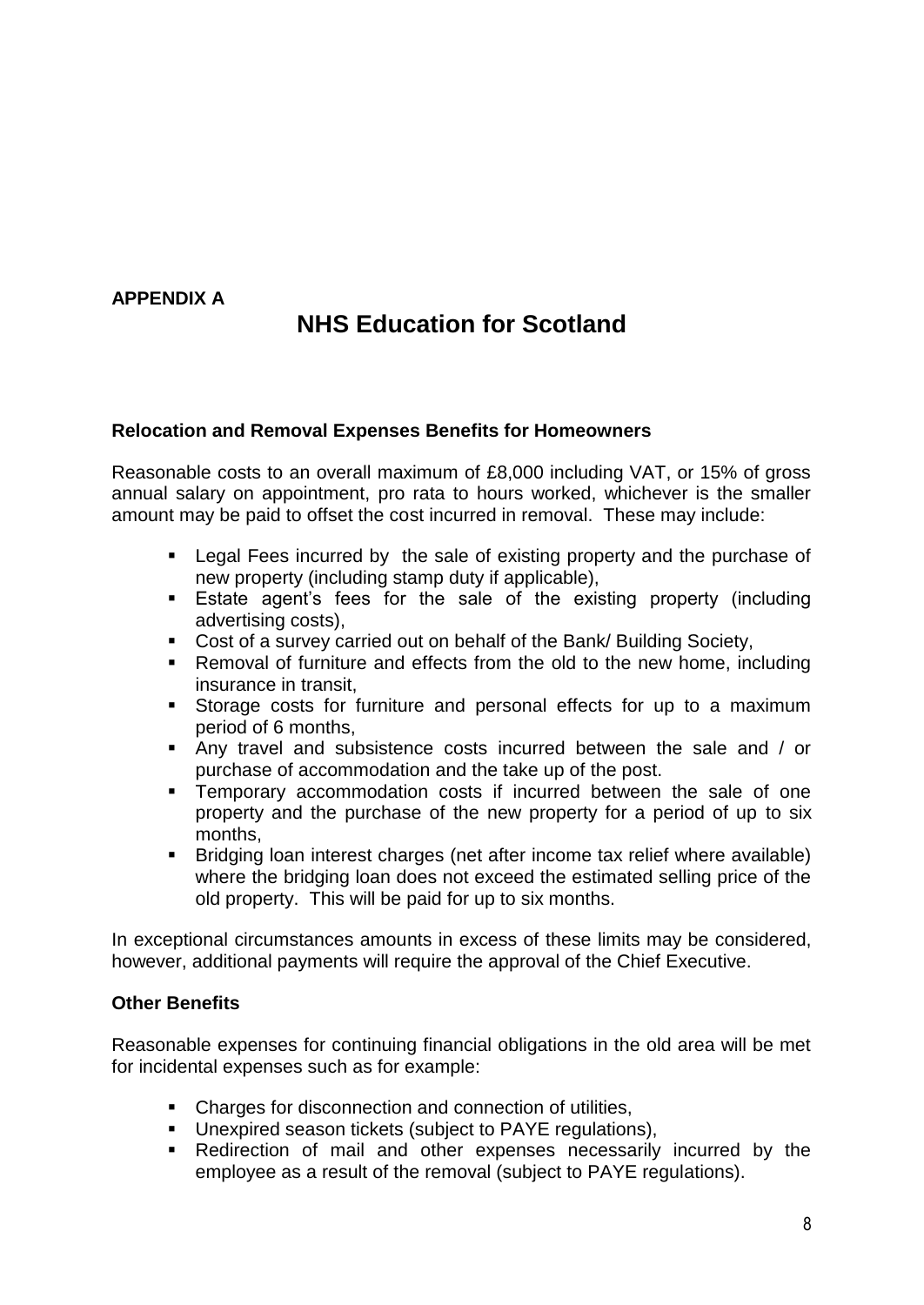#### **APPENDIX B**

#### **Process Map Removal & Relocation Expenses Policy**

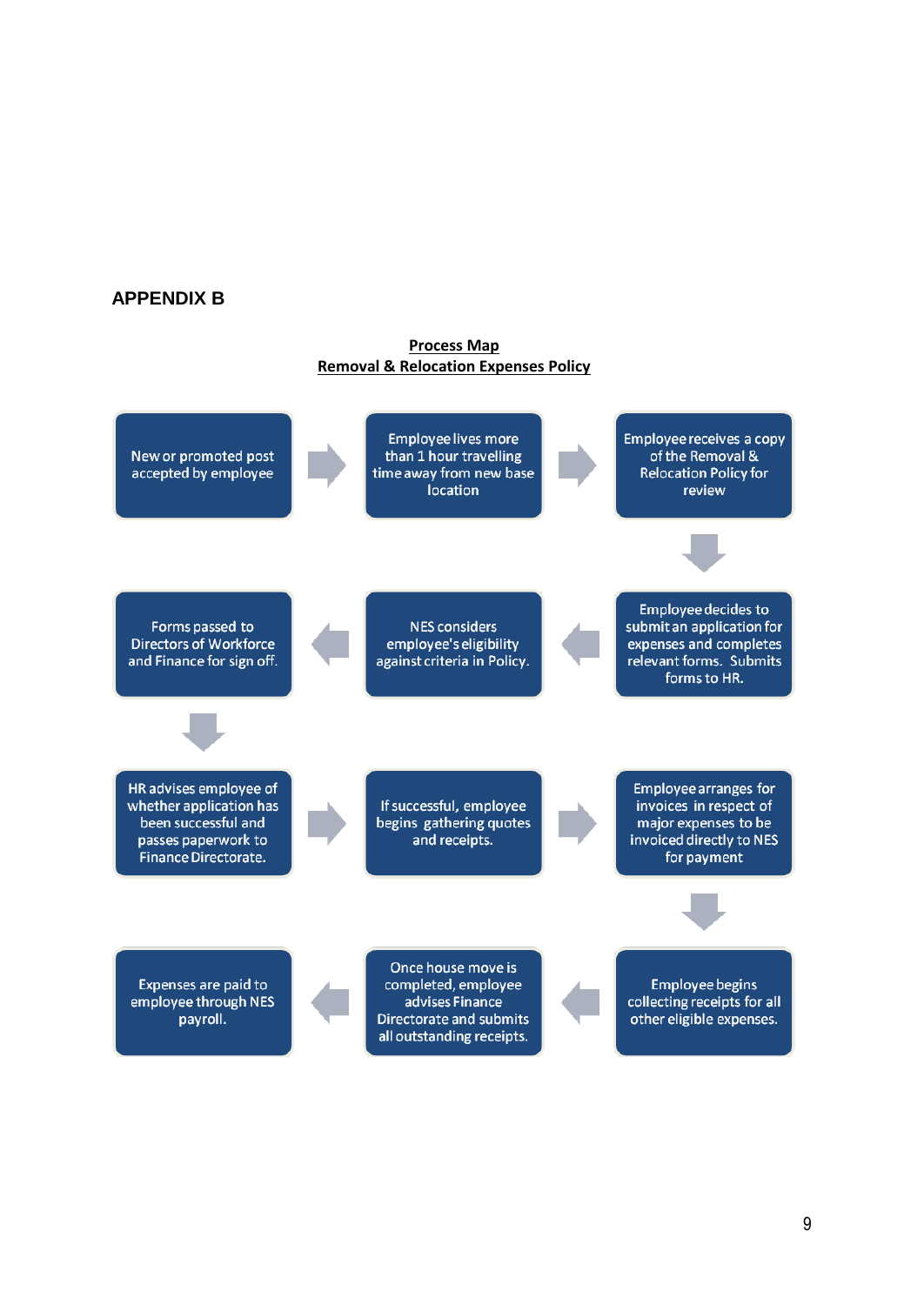# **APPENDIX C NHS Education for Scotland**



### **Removal and Associated Expenses benefits for homeowners.**

Reasonable costs to an overall maximum of £8,000 including VAT, or 15% of gross annual salary on appointment, pro rata to hours worked, whichever is the smaller amount may be paid to offset the cost incurred in removal.

| Name | Salarv | <b>Total Claimable</b> |
|------|--------|------------------------|
|      |        |                        |

Job Title Region

| Claimable Items *                                                                | Claimed |           | Cost       |
|----------------------------------------------------------------------------------|---------|-----------|------------|
|                                                                                  |         |           | Incl.      |
|                                                                                  | Yes     | <b>No</b> | <b>VAT</b> |
| Legal Fees incurred by the sale of existing property and the purchase of new     |         |           |            |
| property (including stamp duty if applicable).                                   |         |           |            |
| Estate agent's fees for the sale of the existing property (including advertising |         |           |            |
| costs).                                                                          |         |           |            |
| Cost of a survey carried out on behalf the Bank/ Building Society.               |         |           |            |
| Removal of furniture and effects from the old to the new home, including         |         |           |            |
| insurance in transit                                                             |         |           |            |
| Storage costs for furniture and personal effects for up to a maximum period      |         |           |            |
| of 6 months.                                                                     |         |           |            |
| Any travel and subsistence costs incurred between the sale and / or purchase     |         |           |            |
| of accommodation and the take up of the post.                                    |         |           |            |
| Temporary accommodation costs if incurred between the sale of one property       |         |           |            |
| and the purchase of the new property for a period of up to six months.           |         |           |            |
| Bridging loan interest charges (net after income tax relief where available)     |         |           |            |
| where the bridging loan does not exceed the estimated selling price of the old   |         |           |            |
| property. This will be paid for up to six months.                                |         |           |            |
| Charges for disconnection and connection of utilities.                           |         |           |            |
| Unexpired season tickets.                                                        |         |           |            |
| Redirection of mail and other expenses necessarily incurred by the employee      |         |           |            |
| as a result of the removal.                                                      |         |           |            |
| <b>Total Paid</b>                                                                |         |           |            |

\* Where more than one expense is listed under a category, each item must be listed separately and details attached to this form.

The originals of all receipts/ invoices must be retained by NES.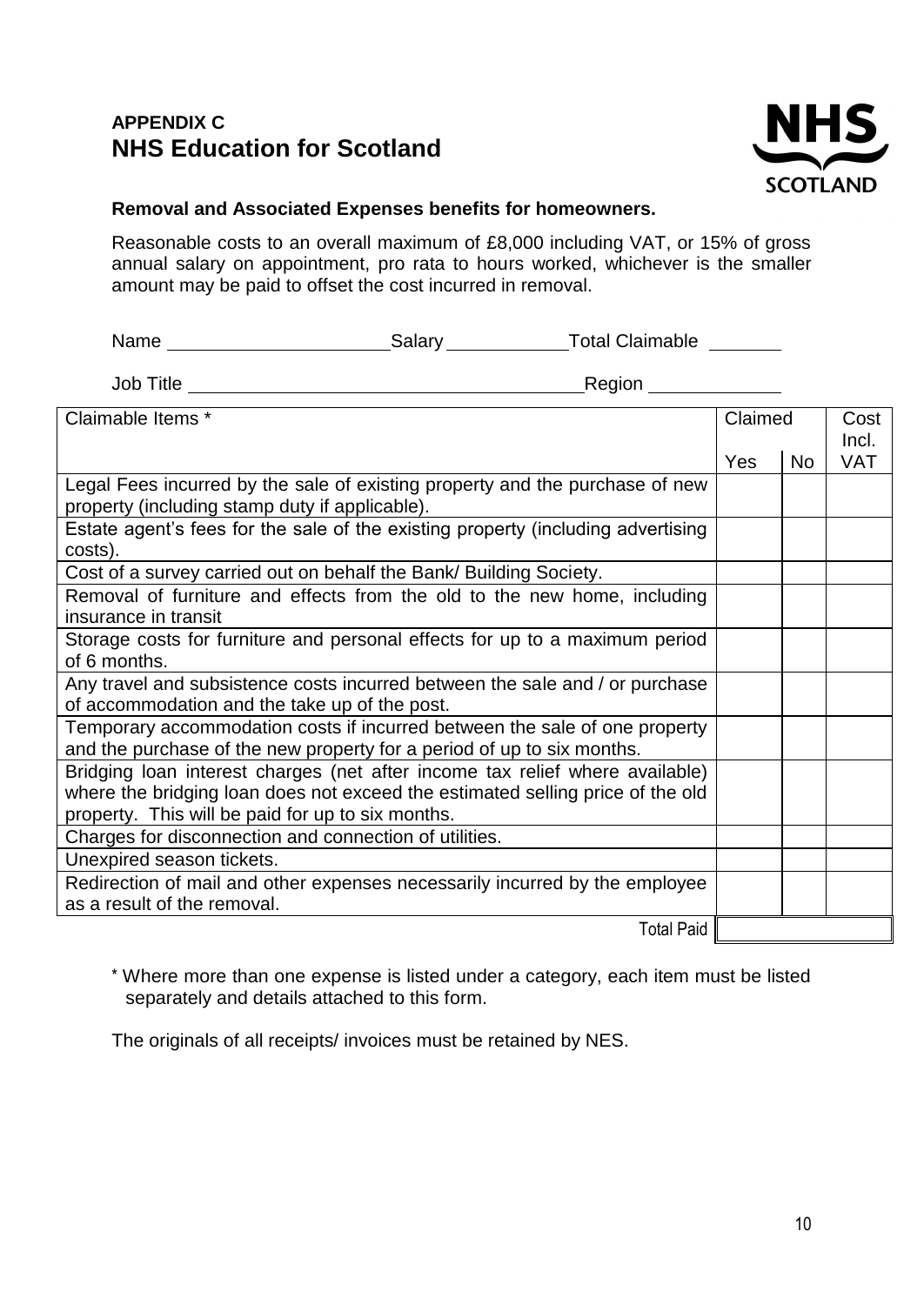# **NHS Education for Scotland**

#### DECLARATION:

I \_\_\_\_\_\_\_\_\_\_\_\_\_\_\_\_\_\_\_\_\_\_\_\_\_\_\_\_\_\_\_\_\_\_\_\_\_\_\_ hereby declare that no other member of my household is eligible to claim relocation and removal expenses from another employer / source (or the same employer) in respect of this move.

#### UNDERTAKING:

I allows the contract of the property independent of the property of the repay to  $\sim$ NES all or part of the costs and allowances paid to me in respect of this removal should I leave the employment of NES within 24 months of the date of taking up the post of

**EXECUTE:** I understand that in such circumstances repayment will be calculated on a pro rata basis equal to the unexpired portion of the 24 month period (as per Appendix F)

You are required to indicate your acceptance of this agreement and its terms by signing below and returning this document to the Director of Workforce. A further copy is enclosed for your retention.

It should be noted that no payment can be made to you until this agreement has been signed and returned.

I hereby accept the terms of this agreement.

**Signed** 

Name

Post

Date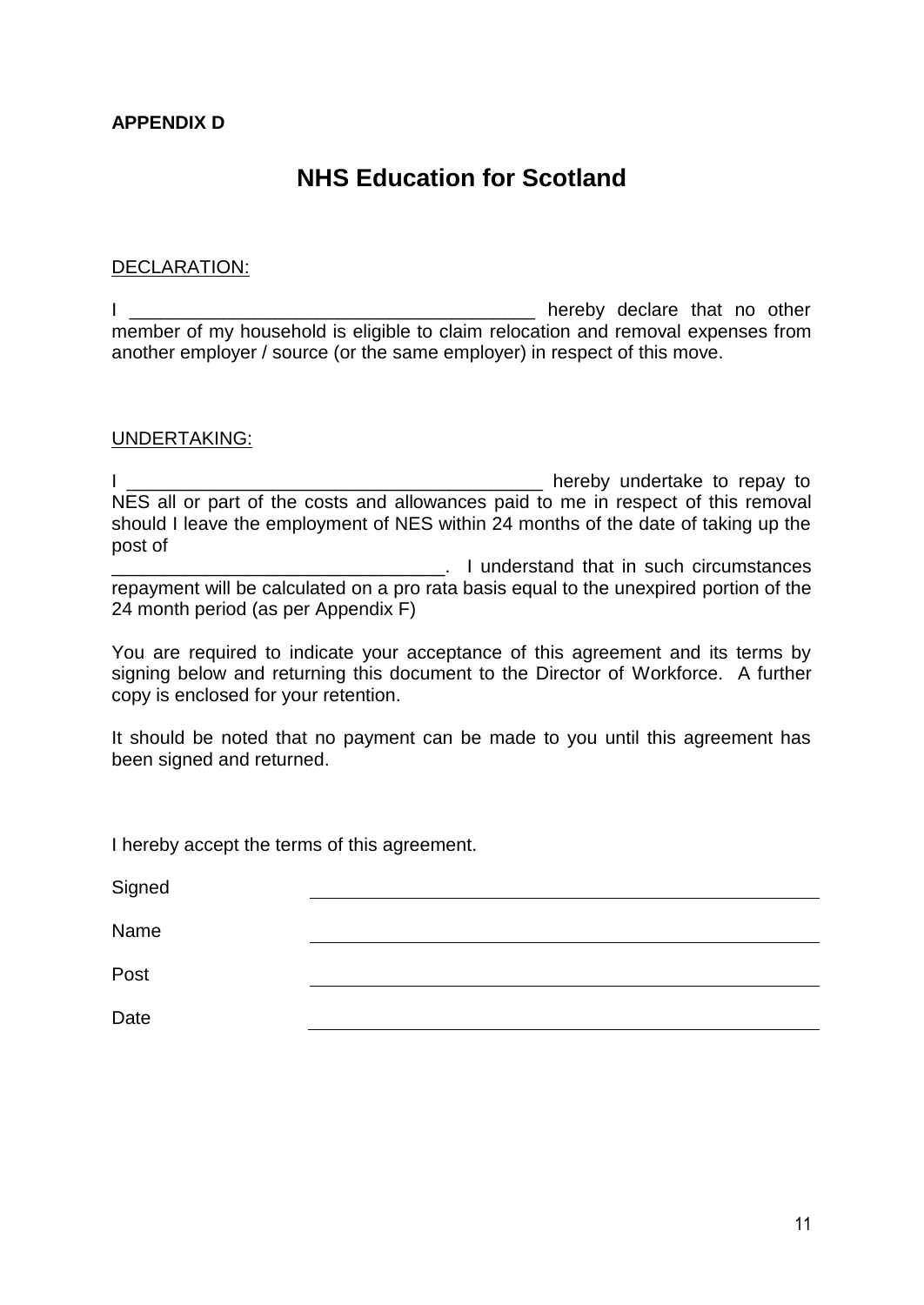### **APPENDIX E**

# **NHS Education for Scotland**

**Approval for Relocation and Removal Expenses between NES and.**

Name of employee Post <u> 1980 - Johann Barbara, martxa amerikan per</u> Date of Appointment

NES agrees to consider your application for Relocation & Removal expenses as outlined in the NES Relocation and Removal Expenses Policy, in conjunction with your recent offer of employment.

From: Existing address

To: a new permanent address which will normally be within an average of one hours travelling time (at peak times) by the employee's normal means of transport from the existing home

(complete if known)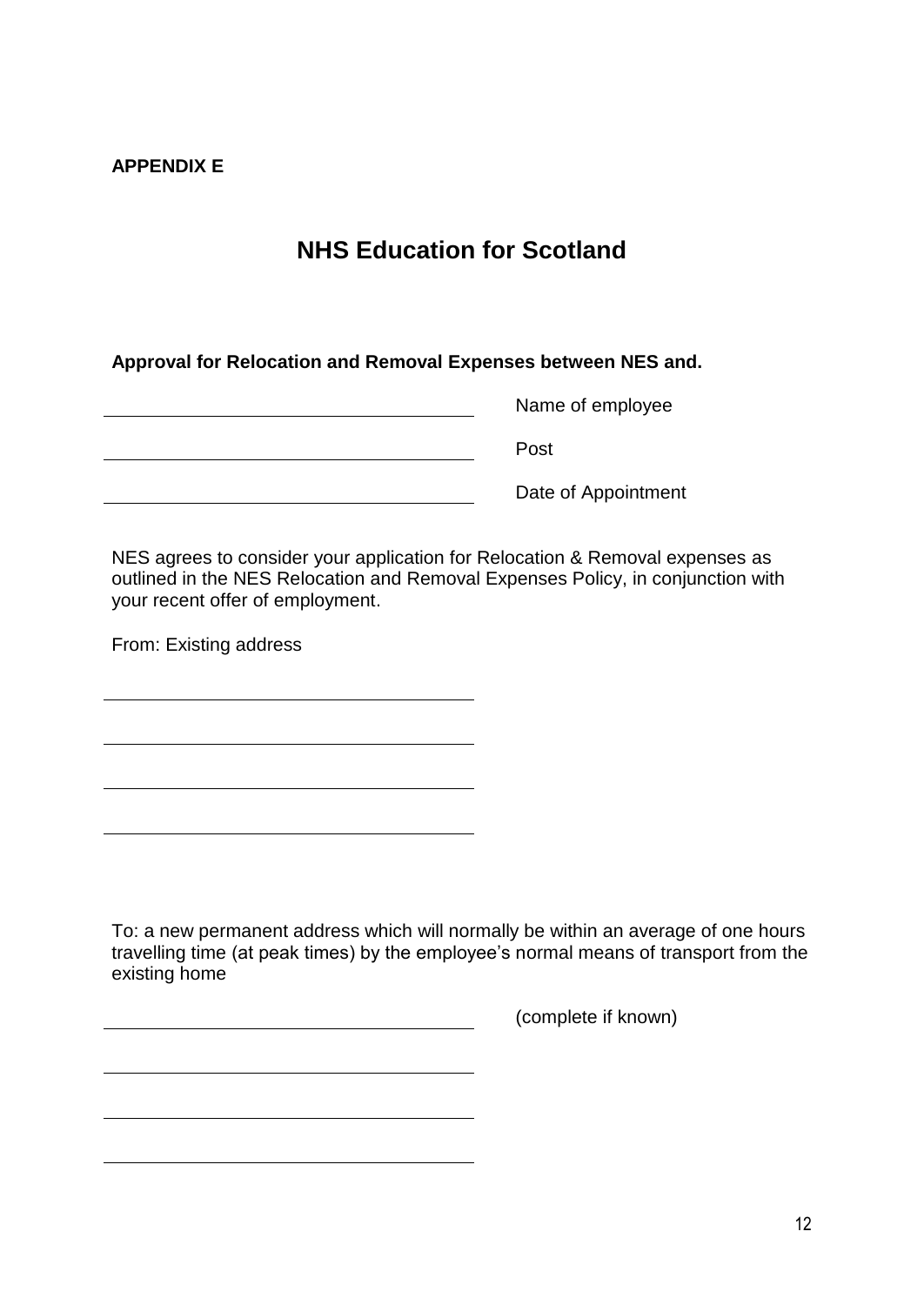# **Cont./...**

| Signature | Director of Finance   |
|-----------|-----------------------|
| Signature | Director of Workforce |
| Signature | Employee              |
| Signature | <b>Budget Holder</b>  |

**\* On completion this form must be returned to the Director of Workforce. \***

# **Justification of Budget Holder**

Please record here the rationale behind the decision made